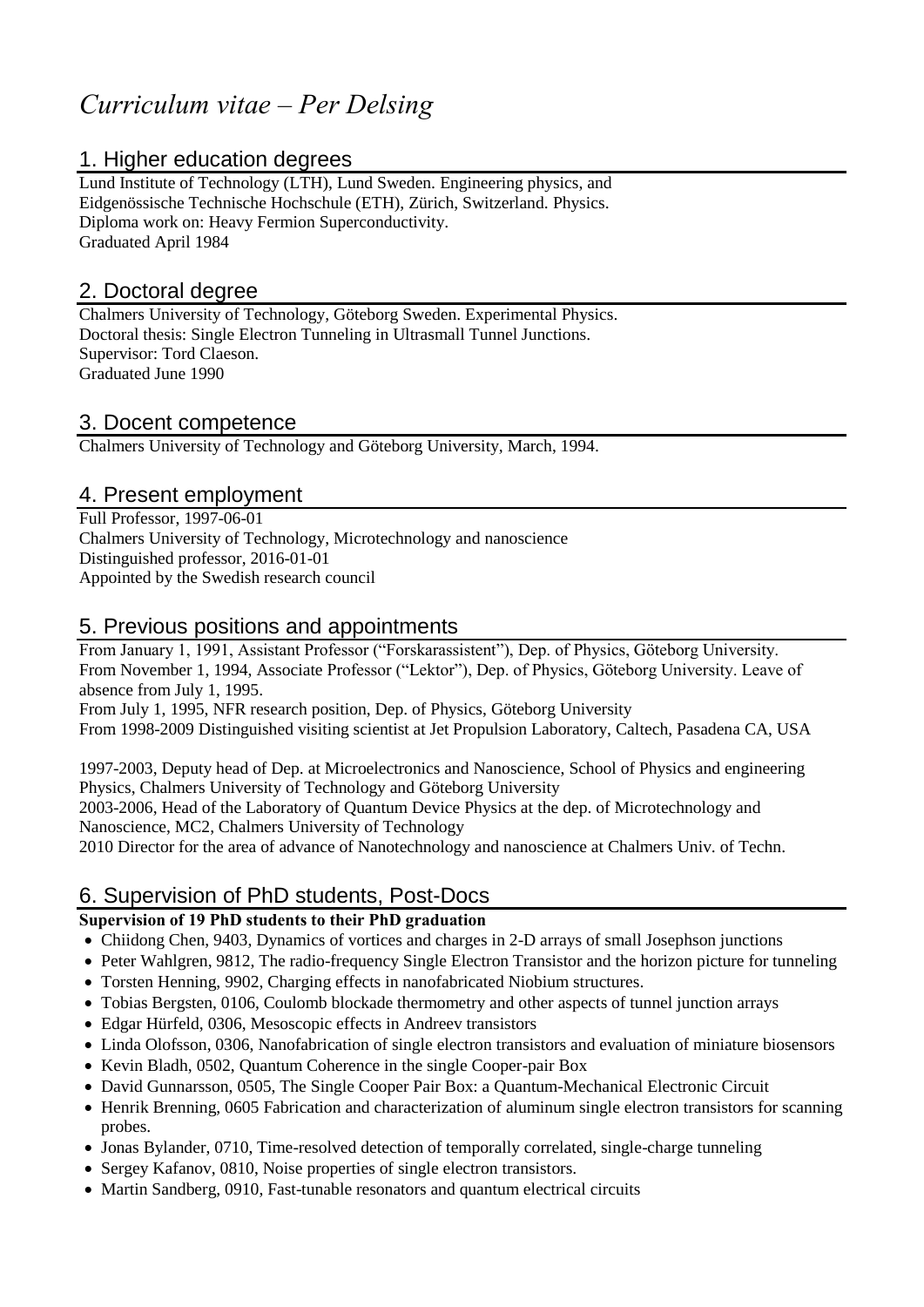- Fredrik Persson, 1006, Fast dynamics and measurements of single charge devices
- Martin Gustafsson, 1204, Studies of acoustic waves, noise and charge pumping using single-electron devices
- IoChun Hoi, 1309, Quantum optics with propagating microwaves in superconducting circuits
- Simon Abay, 1311, Charge transport in InAs nanowire devices
- Arsalan Pourkabirian, 1412, Probing quantum and classical noise in nano circuits
- Michael Simoen, 1512, Parametric interaction with signals and the vacuum
- Philip Krantz, 1605 The Josephson parametric oscillator From microscopic studies to single shot qubit readout.

Presently supervising 5 PhD students.

#### **Close collaboration with Post-docs**

- ChiiDong Chen, Research Fellow, Academia Sinica, Taipei, Taiwan
- Vladimir Krasnov, Full professor, Stockholm University, Sweden
- Hiroshi Shimada, Associate Professor, U. of Electro Communications, Dept Appl Phys Chem, Tokyo, Japan
- Yoshinao Mitzugaki, Associate Professor, U. of Electro Communications, Dept Elect. Eng. Tokyo, Japan
- Timothy Duty, Associate Professor at the University of New South Wales, Sydney,
- Christopher Wilson, Associate Professor, University of Waterloo, Canada
- Kyle Sundquist, Research associate, Texas A&M, USA
- Mathieu Pierre, Assistant professor, INSA Toulouse and LNCMI, France
- Tauno Palomaki, Research Scientist, University of Washington, WA USA

# 7. Honors and Commisions of trust

#### **Awards**

- 1991 The SKF-Chalmers award, SKF
- 1993 "Lidbomska belöningen", The Royal Swedish Academy of Sciences (KVA)
- 1994 "Regeringens forskningsberednings pris till unga forskare", The Swedish Ministry of Education
- 1999 The Göran Gustavsson prize in physics, The Göran Gustavsson foundation (GGS)
- 2006 The Edlund prize, The Royal Swedish Academy of Sciences (KVA)
- 2009 The Gustav Dalén Medal, Chalmers Alumni Association (CING)
- 2010 Advanced Research Grant, European Research Council, (ERC)
- 2012 Wallenberg Scholar award, Knut and Alice Wallenberg Foundation(KAW)
- 2015 Distinguished professor, The Swedish research council (VR)

Member of the Royal Academy of Engineering Sciences since 1999

Member of the Royal Academy of Sciences since 2007

Member of the Royal Society of arts and Sciences in Göteborg since 2007

Member of the Nobel committee for Physics, 2007-2015

Chairman of the Nobel committee for Physics, 2014

Fellow of the American Physical Society, 2015

Distinguished Professor, appointed by the Swedish research council 2016-2025

Coordinator Wallenberg project "Quantum states of photons and relativistic physics on a chip" 2015-2019 Coordinating the successful application for Chalmers strategic faculty grant on Nanotechnology 2009-2014 Director for the VR-funded Linnaeus center for "Engineered Quantum Systems" 2006-2016

Coordinator for the EU-project ACDET-2, 2009 Coordinator for the SSF funded Nano-X project, Nanosens, 2006-2011

Director for the SSF-funded Strategic research center on Nanodevices and quantum computing, 2003-2007 Coordinator for the EU-project: TMR/Superconducting nano-circuits 1997-2000

Principle investigator for approximately 15 funded Swedish research grants. Partner in EU-projects: ESPRIT/SETTRON, ESPRIT/CHARGE, TMR/Superconducting nano-circuits, IST/SQUBIT, GROWTH/COUNT, IST/SQUBIT II, IST/RSFQubit, IST/ACDET-2, IST/EuroSQIP, IST/SCOPE, SOLID, SCALEQIT, PROMISCE, SAWTrain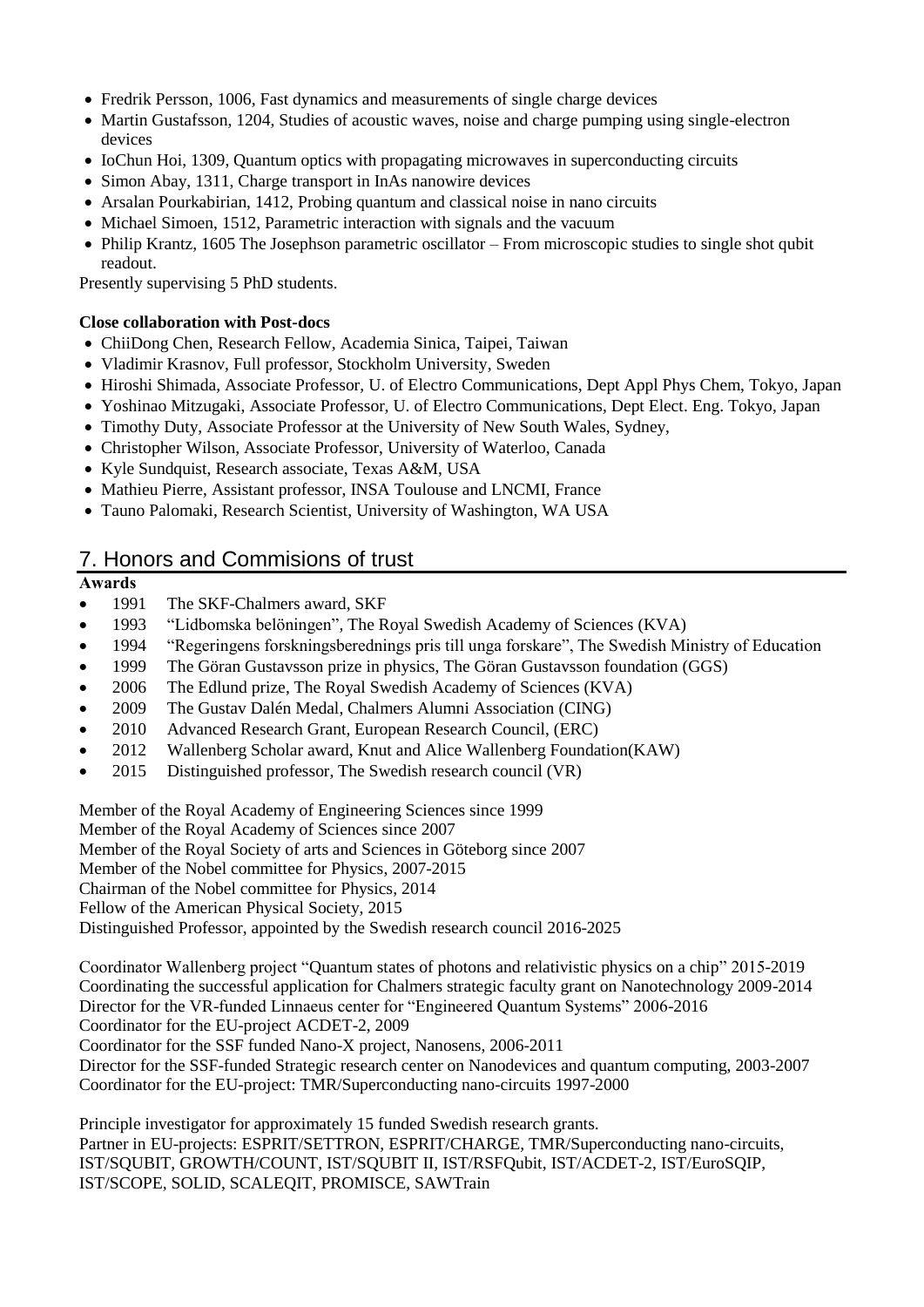Guest editor for the proceedings of: Electron transport in mesoscopic systems, J. Low Temp. Phys. **118** (2000) Guest editor for: Condensation and Coherence in Condensed Matter - Proceedings of the Nobel Jubilee Symposium Physica Scripta **T102**, (2002)

Associate editor, Quantum Information & Computation (2001-2009)

Chair for the 28 International conference on Low Temperature Physics (LT28) Aug. 9-16 2017.

Member of the scientific council, Knut and Alice Walllenberg foundation, (2014 - ) Member of the Scientific advisory board for South East Physics network (SEPnet), a consortium of six Physics departments in the South East of England. 2010-2013 Member of the Local Scientific Council of Universeum (Swedens national science discovery centre) 2006-2009 Vice- chair of the SSF-materials and microelectronics evaluation group for INGVAR-2 grants 2004-2005

Vice- chair of the VR NT-P evaluation group for engineering physics. 2004.

Member of the evaluation committee of SPEC at CEA Saclay, 1999, 2003, 2007 Member of the evaluation committee of Center of Excellence Copehagen University 2016 Evaluator of full professorships: Jyväskyllä (Finland), Trondheim (Norway), TUD Lyngby (Denmark) Evaluator for promotion to full professor and Senior Scientist at TU Delft, UC Berkeley, MIT, Copehagen University, Aalto University, Royal Istitute of Technology

#### **Faculty opponent or Committee member on 12 Ph.D. defenses:**

Jyväskyllä University, Finland, 1998, J. Kauppinen, TU Delft, Netherlands, 1998, A. van Oudenaarden University of Copenhagen, Denmark, 2000, S. Pederssen TU Delft, Netherlands, 2005, A. ter Haar CEA Saclay, France, 2005, G. Ithier ETH Zürich, Switzerland, 2009, M. Göppl, TU Delft, Netherlands, 2009, F. Paauw Helsinki University of Technology, Finland, 2009, A. Kempinen Royal Institute of Technology, 2013, Sweden Adem Ergül CEA Saclay, France, 2015, Olivier Parlavecchio Aalto University, Finland, 2016, Pasi Läthenmäki CEA Saclay, France, 2016, Camille Janvier

Member of 7 additional thesis committees in Sweden

## 8. Research description

PDs research interest is focused on Experimental Mesoscopic Physics in general and on Single electronics and Quantum computing in particular. He has investigated a large variety of mesoscopic systems, the following is a brief account of the research

- Coulomb blockade and Single electron tunneling
- DC- and RF-Single Electron Transistors
- Low frequency noise
- 1D- and 2D-arrays of small tunnel junctions
- Charge solitons
- Coulomb blockade thermometry
- Andreev physics
- Oubits and quantum information
- Single electron counting
- Tunable microwave cavities
- Quantum optics on chip
- Dynamical Casimir effect
- Quantum Acoustics

# 9. Invited Talks and Publications (Source ISI)

More than 100 invited talks at international conferences. Total number of publications 169 Total number of citations 5606 High impact papers 2xNature, 3xScience, 26xPRL, 3xNature Physics, 5xNanoLetters, h-index 40 <http://www.researcherid.com/rid/F-7288-2010>